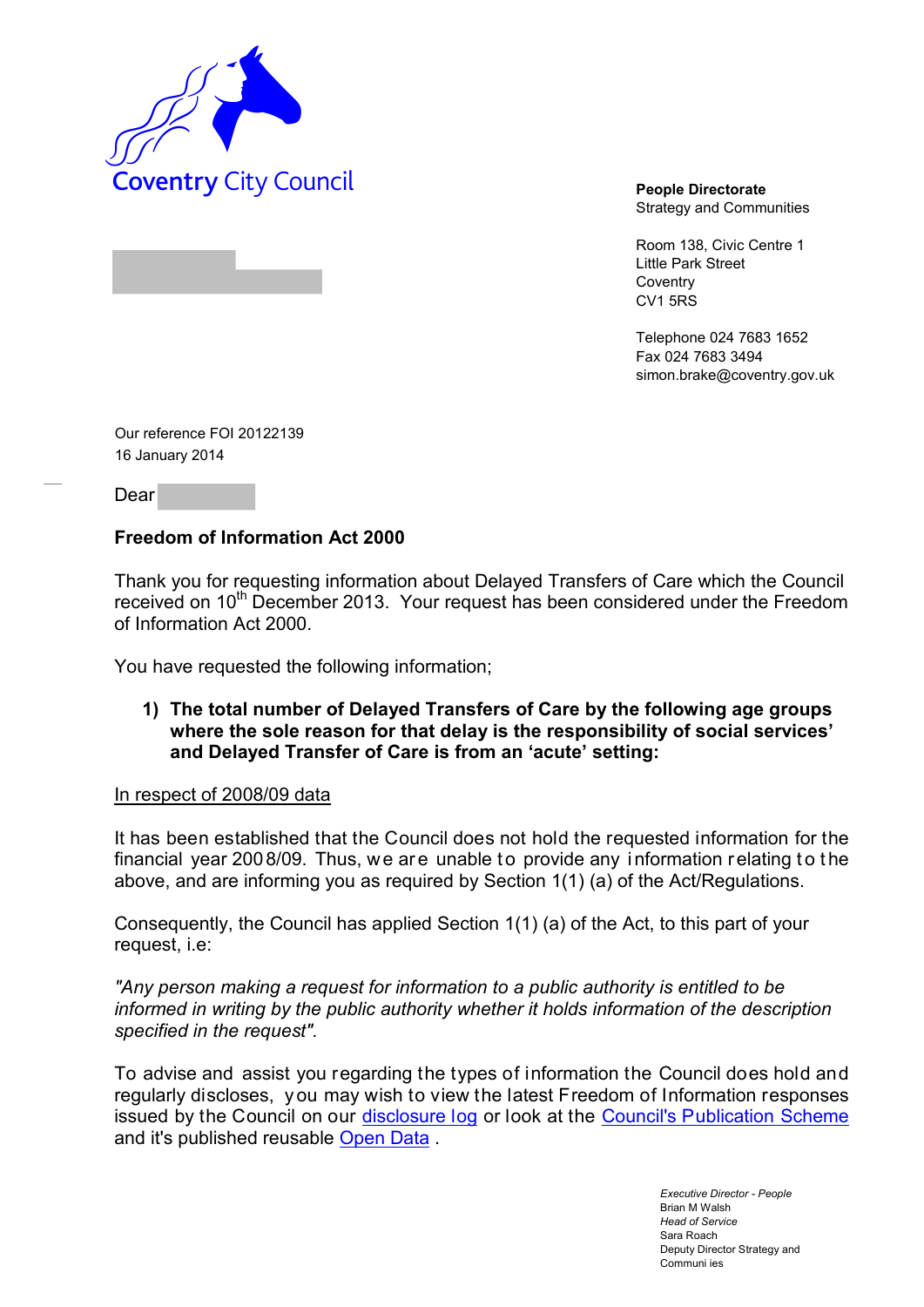For a wider range of information about the Coventry area and to see what other organizations are doing, have a look at Facts about Coventry

#### In respect of all other financial years

Information you have requested has been withheld from disclosure. The exemption engaged is Section 12 of the Freedom of Information Act 2000 ("The Act").

Section 12 of the Act exempts Public Authorities from providing information where the estimated cost of compliance with the request exceeds the appropriate limit. Any estimate must be made in accordance with the limits set in fees regulations made under Section 12 (5) of the Act.

These Fees Regulations (SI 2004/3244 Freedom of Information and Data Protection (Appropriate Limit and Fees) Regulations) allow for a refusal where the cost of compliance, for local authorities such as the Council, would exceed £450.

In respect of financial years, 2009/10, 2010/11, 2011/2012, 2012/13 and 2013/14 the Council holds the information requested as the patients Date of Birth is recorded on handwritten section five forms. Therefore the information would need to be manually collated for all the financial years required to meet the request. Additionally the Council would then need to identify and match the specific data on the SITREP forms submitted to the Department of Health which occurs on the last Thursday of each month. As the data submitted to Central Government is based on the last week of each month. This would take approximately 192 hours to complete, as there are 2309 forms would need to be checked to obtain the required information at 5 minutes per form. As a guide, staff time to identify and extract this information is charged at a rate of £25 per hour.

Since a substantial amount of work will be involved in processing your request as it is currently phrased for question 1, I am afraid a fee is payable before we can provide you with the information. The fee in this case is £4,800.

Payment can be made using the online payment facility on the Council web site.

To do this, go to Pay Online and select - Freedom of Information request. Please insert your request reference number (20122139) in the 'Account' box.

While the legislation allows the Council 20 working days to respond to your request from the date of its receipt, this time limit is suspended until we receive payment.

If we do not receive your payment by **10th April 2014** we will consider your request closed and no further action will be taken by the Council.

As soon as we receive your payment we will begin work on your request (please be aware that payments take at least three working days from receipt to clear).

Alternatively, if you do not want to pay online, please make cheques payable to **Coventry City Council** and send to the address given below.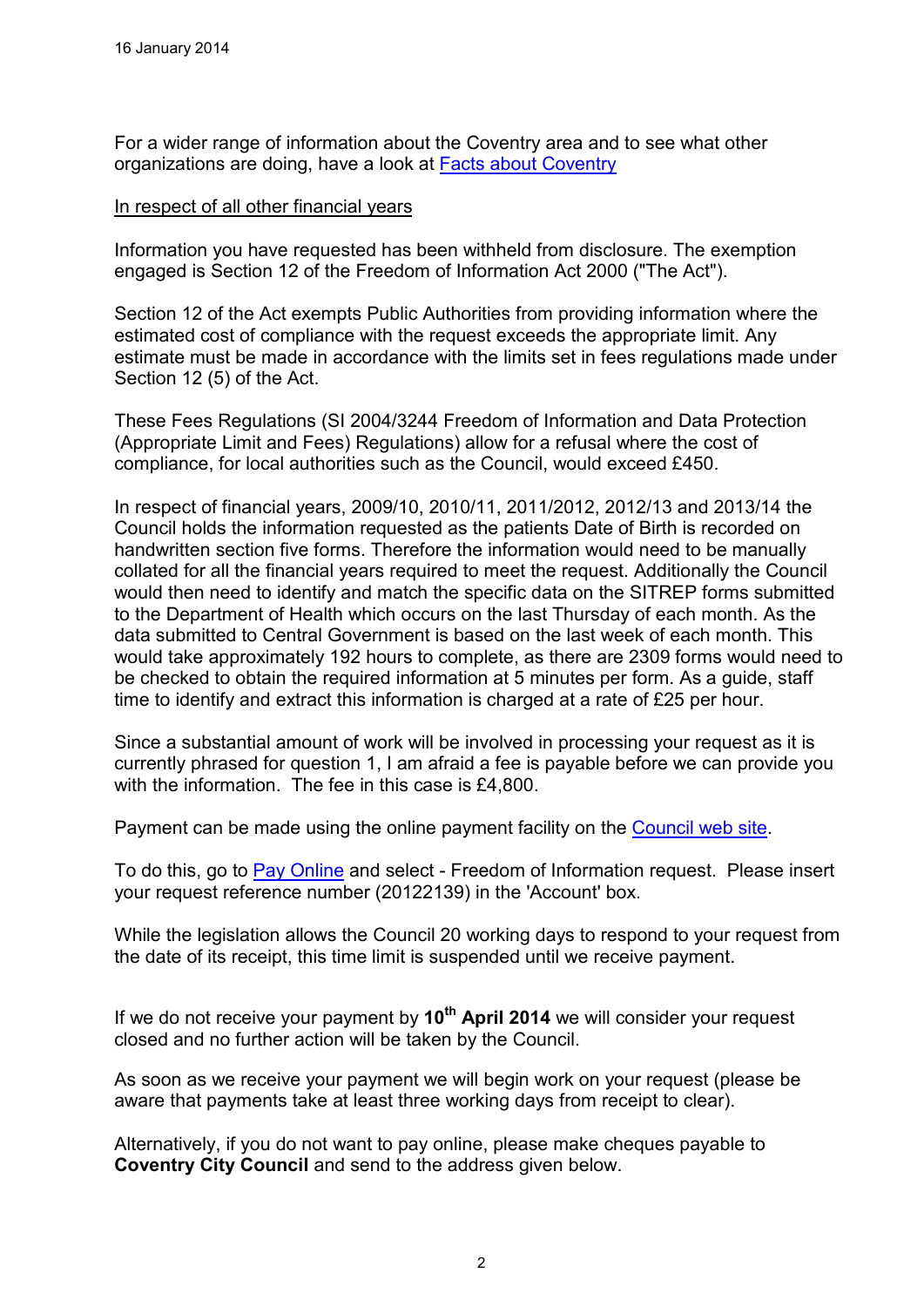Information Governance Team Council House, Room 21a, Lower Ground Floor Earl Street, Coventry. CV1 5RR infogov@coventry.gov.uk

# **2) The total number of delayed days for the following financial years**:

|                                 | 2008/09                 | 2009/10<br>Weekly<br>(52)<br>results) | 2010/11<br>Weekly/<br>Monthly<br>(26<br>results) | 2011/12<br>Monthly<br>(12<br>results) | 2012/13<br>Monthly<br>(12)<br>results) | 2013/14<br><b>YTD</b><br>Monthly<br>results) |
|---------------------------------|-------------------------|---------------------------------------|--------------------------------------------------|---------------------------------------|----------------------------------------|----------------------------------------------|
| Total<br>number<br>οf<br>delays | Information<br>not held | 2044                                  | 4715                                             | 2823                                  | 2250                                   | 1214                                         |

The frequency of the SITREP collection and reporting by the Department of Health changed from weekly to monthly in August 2010, this means that it is not possible to compare like with like for every year. The frequency of results is above each of the relevant years.

### In respect of 2008/09 data

The Council does not hold any data for the financial year 2008/09, as regular analysis of this data only began in 2009/10. Consequently, the Council has applied Section 1(1) (a) of the Act, to this part of your request, ie:

*"Any person making a request for information to a public authority is entitled to be informed in writing by the public authority whether it holds information of the description specified in the request".*

|                                          | 2008/09                 |     | 2009/10   2010/11   2011/12   2012/13 |    |    | 2013/14 |
|------------------------------------------|-------------------------|-----|---------------------------------------|----|----|---------|
| Total<br>number<br><b>of</b><br>patients | Information<br>not held | 309 | 305                                   | 85 | 67 | 43      |

# **3) The total number of delayed patients for the following financial years:**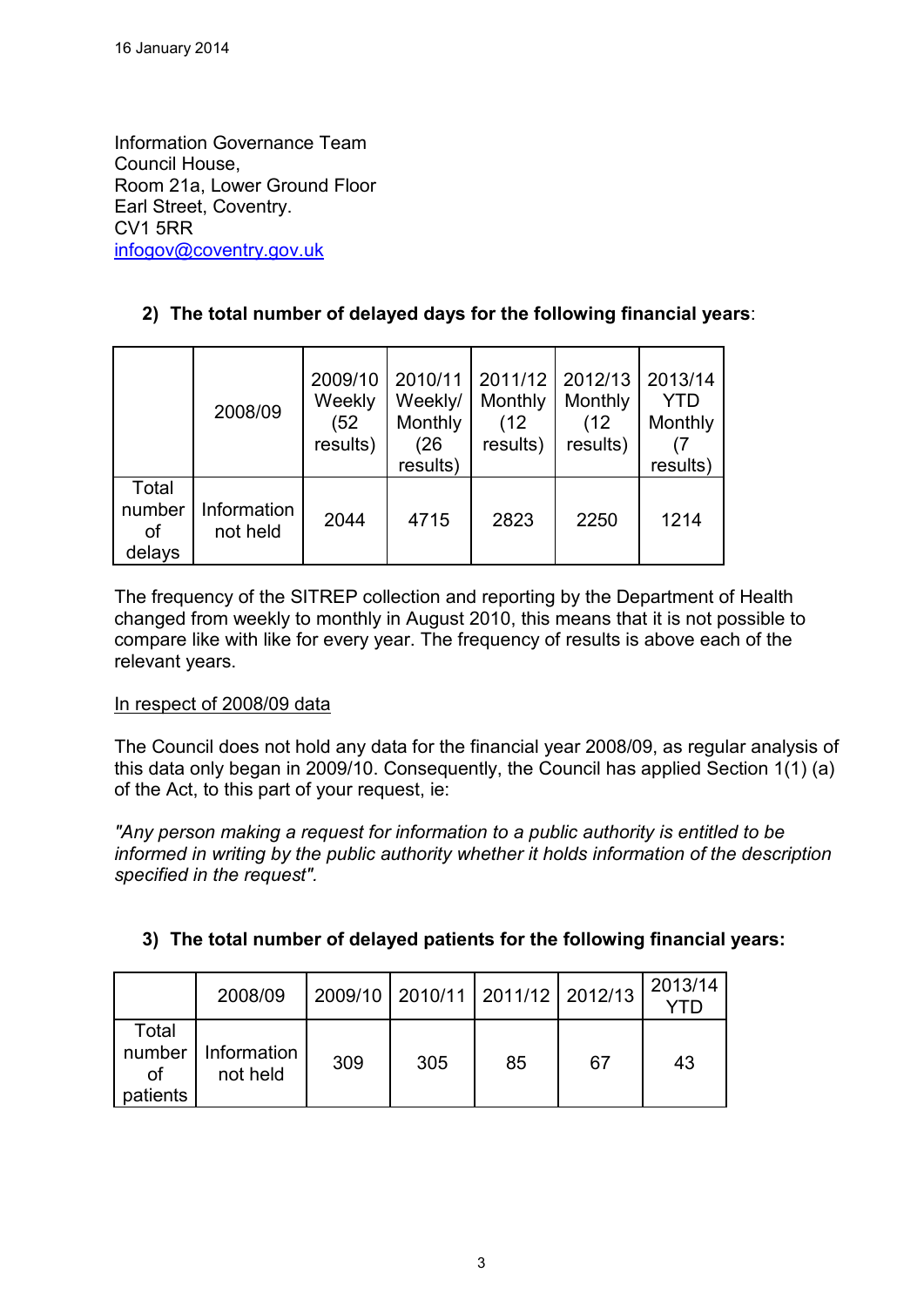## In respect of 2008/09 data

The Council does not hold any data for the financial year 2008/09, as regular analysis of Delayed Transfers of Care data only began in 2009/10. Consequently, the Council has applied Section 1(1) (a) of the Act, to this part of your request, i.e.:

*"Any person making a request for information to a public authority is entitled to be informed in writing by the public authority whether it holds information of the description specified in the request".*

# **4) The average number of total delayed days for the following financial years:**

|                                          | 2008/09                 |      | 2009/10   2010/11   2011/12   2012/13 |       |       | 2013/14 |
|------------------------------------------|-------------------------|------|---------------------------------------|-------|-------|---------|
| Average<br>number<br><b>of</b><br>delays | Information<br>not held | 39.0 | 181.3                                 | 235.3 | 187.5 | 173.4   |

Please note: the above figures displayed above are the average number of total delayed days is the total number of delays divided by the number of recorded results (weekly or monthly) in each reporting year.

### In respect of 2008/09 data

The Council does not hold any data for the financial year 2008/09, as regular analysis of Delayed Transfers of Care data only began in 2009/10. Consequently, the Council has applied Section 1(1) (a) of the Act, to this part of your request, i.e.:

*"Any person making a request for information to a public authority is entitled to be informed in writing by the public authority whether it holds information of the description specified in the request".*

### **5) Total amount reimbursed by Social Services to the NHS for Delayed Transfers of Care:**

|                         | 2008/09 | 2009/10 | 2011/12 | 2012/13 | 2013/14 |
|-------------------------|---------|---------|---------|---------|---------|
|                         |         |         |         |         |         |
| Total amount reimbursed | Nil     | Nil     | Nil     | Nil     | Nil     |

No financial reimbursements have been made by Social Services to Health Services during the period specified above.

Publically available data on Delayed Discharges Transfers of Care is available via the following link:

http://www.england.nhs.uk/statistics/statistical-work-areas/delayed-transfers-ofcare/delayed-transfers-of-care-data-2013-14/